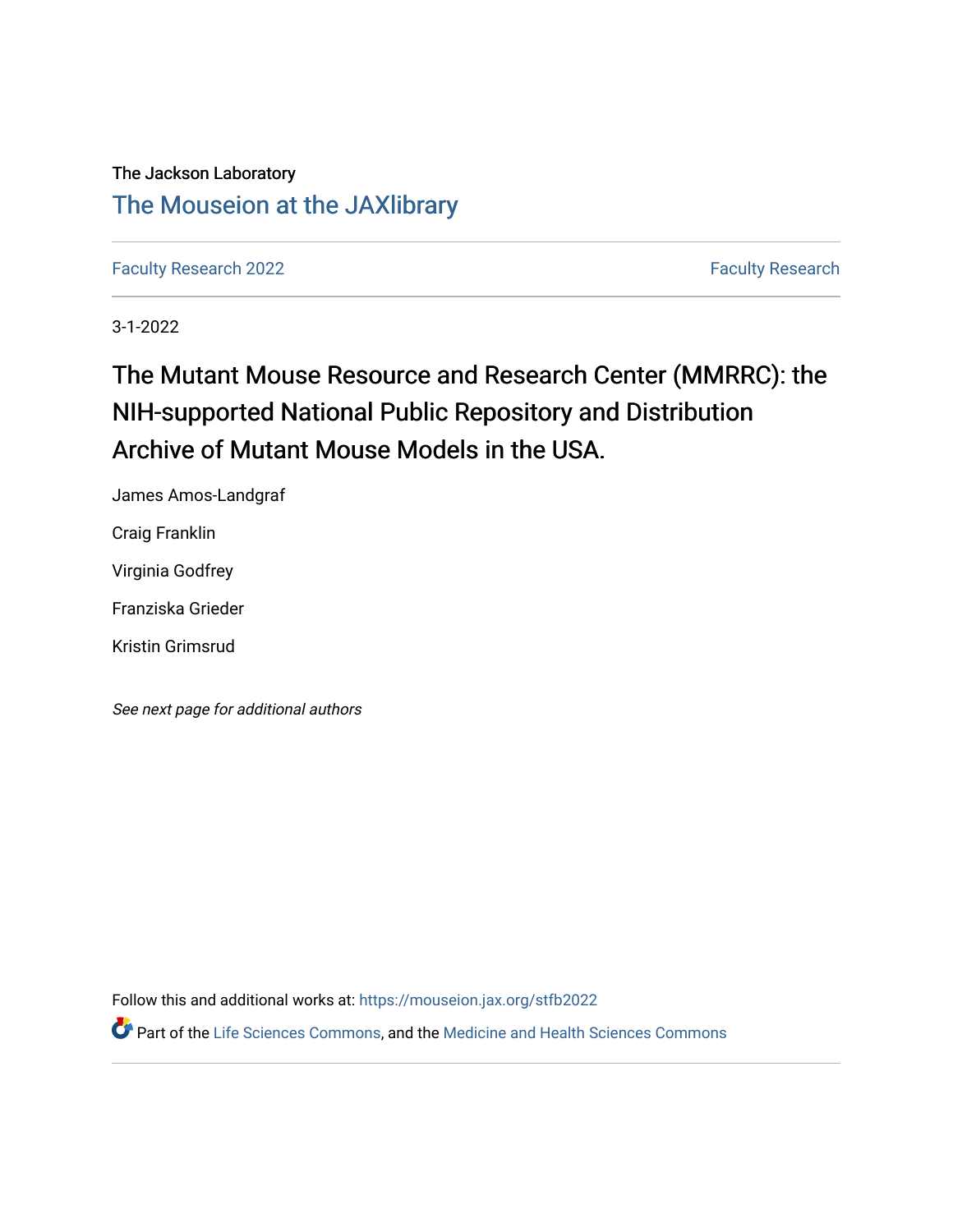# Authors

James Amos-Landgraf, Craig Franklin, Virginia Godfrey, Franziska Grieder, Kristin Grimsrud, Ian Korf, Cathleen Lutz, Terry Magnuson, Oleg Mirochnitchenko, Samit Patel, Laura G Reinholdt, and K C Kent Lloyd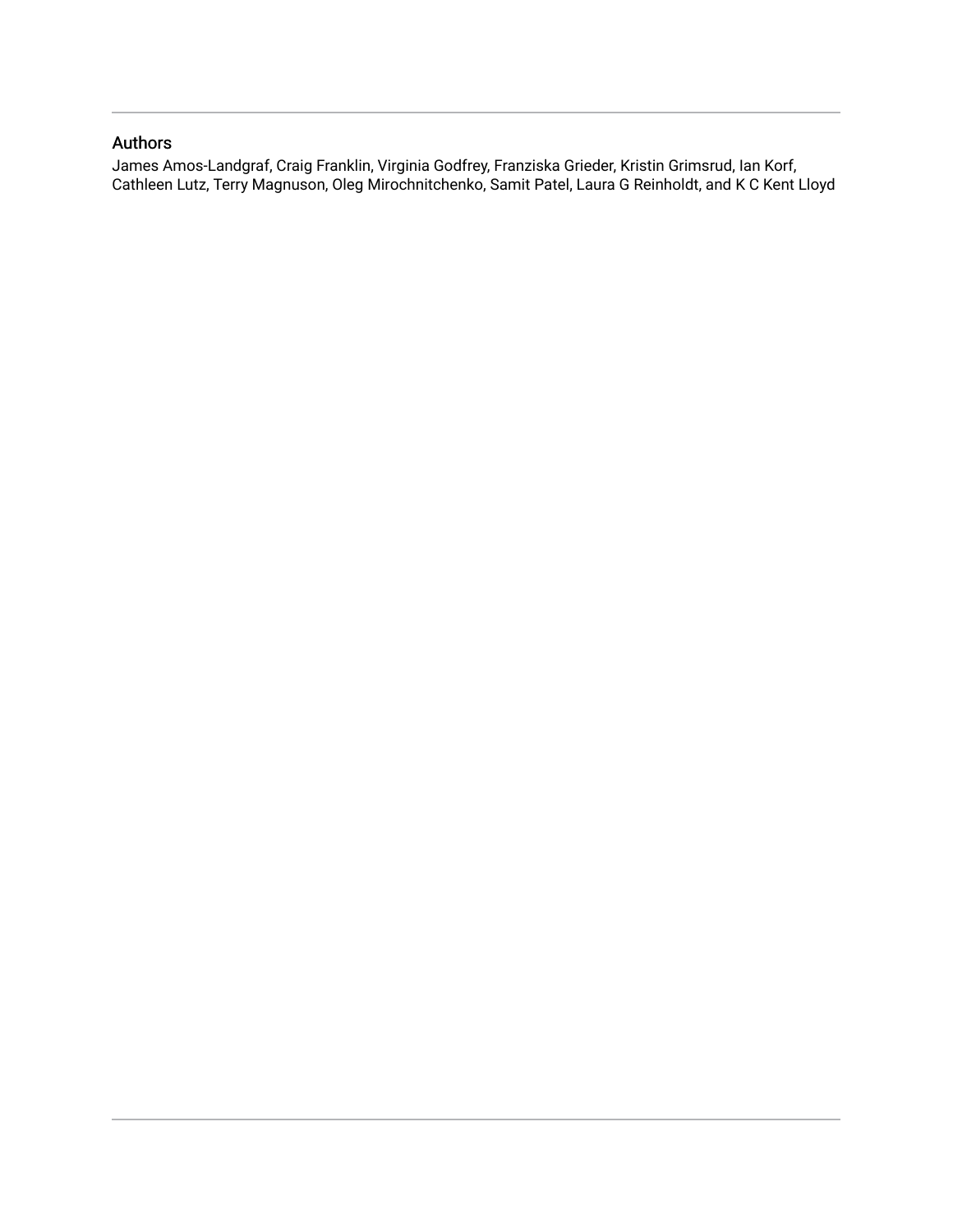

# **The Mutant Mouse Resource and Research Center (MMRRC): the NIH‑supported National Public Repository and Distribution Archive of Mutant Mouse Models in the USA**

James Amos-Landgraf<sup>1</sup> • Craig Franklin<sup>1</sup> • Virginia Godfrey<sup>2</sup> • Franziska Grieder<sup>3</sup> • Kristin Grimsrud<sup>4</sup> • Ian Korf<sup>5</sup> • **Cat Lutz6 · Terry Magnuson2 · Oleg Mirochnitchenko<sup>3</sup> · Samit Patel5 · Laura Reinholdt6 · K. C. Kent Lloyd[4](http://orcid.org/0000-0002-5318-4144)**

Received: 3 June 2021 / Accepted: 12 July 2021 / Published online: 27 July 2021 © The Author(s) 2021

#### **Abstract**

The Mutant Mouse Resource and Research Center (MMRRC) Program is the pre-eminent public national mutant mouse repository and distribution archive in the USA, serving as a national resource of mutant mice available to the global scientifc community for biomedical research. Established more than two decades ago with grants from the National Institutes of Health (NIH), the MMRRC Program supports a Consortium of regionally distributed and dedicated vivaria, laboratories, and offices (Centers) and an Informatics Coordination and Service Center (ICSC) at three academic teaching and research universities and one non-proft genetic research institution. The MMRRC Program accepts the submission of unique, scientifcally rigorous, and experimentally valuable genetically altered and other mouse models donated by academic and commercial scientists and organizations for deposition, maintenance, preservation, and dissemination to scientists upon request. The four Centers maintain an archive of nearly 60,000 mutant alleles as live mice, frozen germplasm, and/or embryonic stem (ES) cells. Since its inception, the Centers have fulflled 13,184 orders for mutant mouse models from 9591 scientists at 6626 institutions around the globe. Centers also provide numerous services that facilitate using mutant mouse models obtained from the MMRRC, including genetic assays, microbiome analysis, analytical phenotyping and pathology, cryorecovery, mouse husbandry, infectious disease surveillance and diagnosis, and disease modeling. The ICSC coordinates activities between the Centers, manages the website (mmrrc.org) and online catalog, and conducts communication, outreach, and education to the research community. Centers preserve, secure, and protect mutant mouse lines in perpetuity, promote rigor and reproducibility in scientifc experiments using mice, provide experiential training and consultation in the responsible use of mice in research, and pursue cutting edge technologies to advance biomedical studies using mice to improve human health. Researchers beneft from an expansive list of well-defned mouse models of disease that meet the highest standards of rigor and reproducibility, while donating investigators beneft by having their mouse lines preserved, protected, and distributed in compliance with NIH policies.

 $\boxtimes$  K. C. Kent Lloyd kclloyd@ucdavis.edu

- <sup>1</sup> Department of Veterinary Pathobiology, College of Veterinary Medicine, University of Missouri, Columbia, MO<sub>USA</sub>
- $2$  Department of Genetics and Office of the Vice Chancellor for Research, Univeristy of North Carolina-Chapel Hill, Chapel Hill, NC, USA
- Division of Comparative Medicine, Office of Research Infrastructure Programs, Division of Program Coordination,

Planning, and Strategic Initiatives, Office of the Director, National Institutes of Health, Bethesda, MD, USA

- <sup>4</sup> Mouse Biology Program, University of California, Davis, CA, USA
- <sup>5</sup> Department of Molecular and Cellular Biology, College of Biological Sciences and Bioinformatics Core, Genome Center, University of California, Davis, CA, USA
- <sup>6</sup> The Jackson Laboratory, Bar Harbor, ME, USA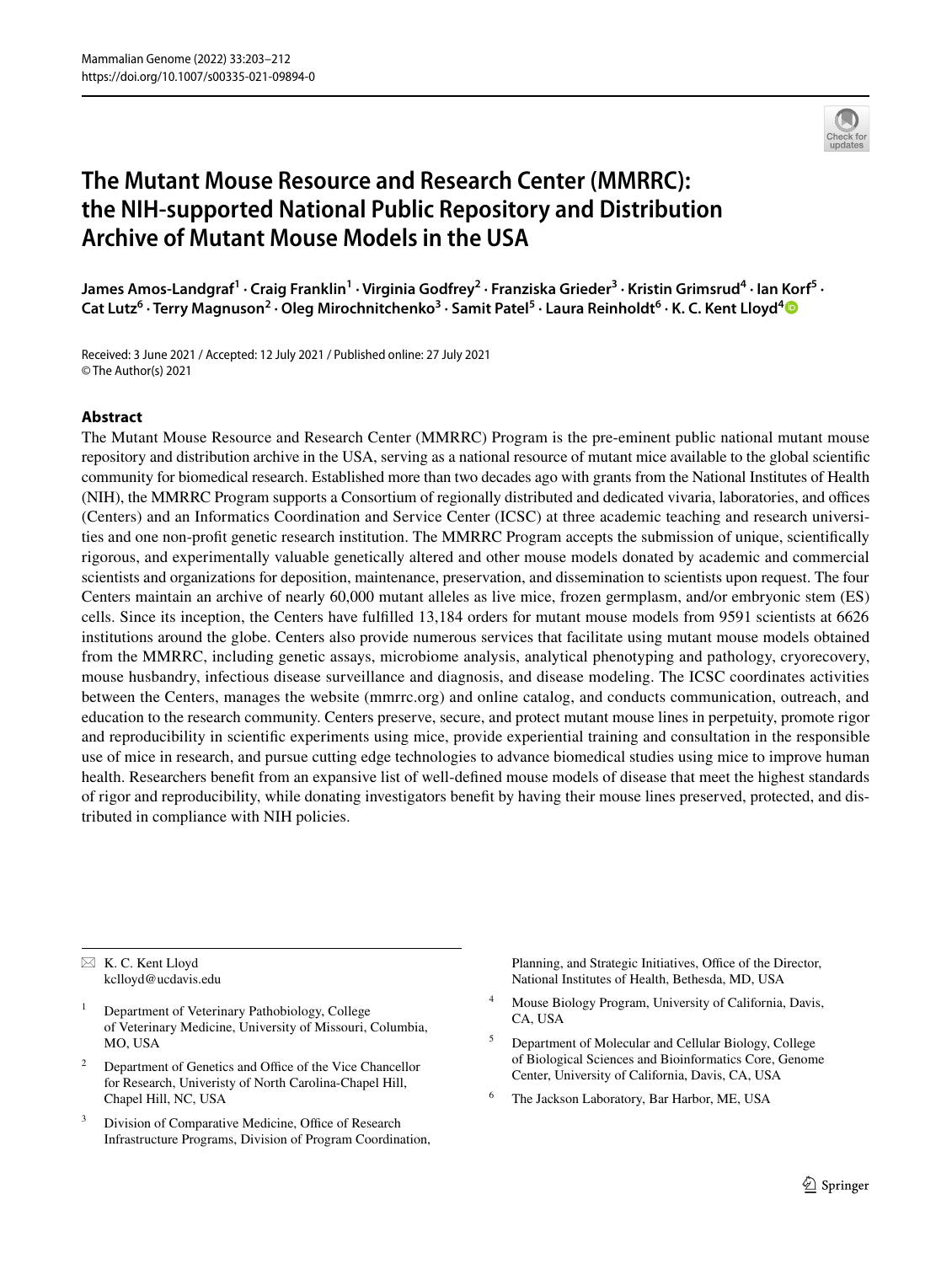#### **Accelerating the use of mutant mice in biomedical research**

Beginning in the early 1990's, a nearly three decade expansion of the repertoire of mouse models that could be used experimentally for the study of human diseases began (Davisson and Taft [2006](#page-10-0); Gurumurthy and Lloyd [2019](#page-10-1)). Sequential emergence and experimental application of a myriad of technologies, including ethylnitrosurea (ENU) mutagenesis, homologous recombination in embryonic stem (ES) cells, transgenic, conditional targeting (e.g., Cre), transposons, and programmable endonucleases (e.g., CRISPR/Cas9) all contributed to a rapid growth in the design, development, and production of a variety of mutant mice for biomedical research. Eventually, the few commercial and not-for-proft mouse distributors that were archiving and maintaining these new mouse lines were becoming overwhelmed, precipitating risky and capricious trafficking of mice among individual investigator laboratories, often with naive disregard of quality control standards, genetic fdelity, contamination with adventitious pathogens, or the spread of transmissible infections. As a consequence, many mouse lines were unavailable or if available unaccessible, and those that could be obtained were often unreliable due to poorly characterized and often erroneous genotype, insufficient documentation, or poor health. In turn, results published using these models failed replication, preclinical research using animals became unpredictable and irreproducible, and scientifc progress was being hampered. These and other challenges were spreading widely, and the reliability and reproducibility of scientifc results using mice (and other animals) was being seriously questioned, especially in translational preclinical studies (Kilkenny [2009\)](#page-11-0).

# **A trans‑national network of non‑proft mouse repositories**

In response to these mounting pressures, the US National Institutes of Health (NIH) in 1998 convened a panel of internationally renowned scientists to draft recommendations for facilitating broad but controlled access to mouse resources under rigorous quality control standards (Battey [1999\)](#page-10-2). The top recommendation of this group was for the federal government to create a consortium of archive and distribution repositories to solicit, accept, import, validate, maintain, preserve, and disseminate mutant mouse lines, especially those generated by NIH-funded researchers and laboratories. Although expected to have the scientifc expertise, experience, capability, and capacity to manage

mice and mouse resources, NIH-supported repositories were frst and foremost tasked with serving as an unrestricted resource of the burgeoning mutant mouse lines for experimental use by the academic research community. Second, they were mandated to contribute to science and technology to enhance and develop their holdings, such as research into embryo cryopreservation and archiving frozen germplasm. Third, repositories were to serve the broad research community in diverse disease areas, and not focus on a particular category of mouse resource or disease area. Fourth, they were to make mice available to the research community on a local, regional, and national (and eventually international) basis, irrespective of where the repositories were located geographically. Finally, funded repositories were expected to have robust animal infrastructure (vivaria, technicians, veterinary and laboratory support), mouse husbandry and care experience, and infectious and genetic quality control and assurance standards and policies in place to ensure research reproducibility and integrity. These characteristics have since become fundamental expectations of centralized mouse repository systems worldwide (Donahue [2012\)](#page-10-3).

# **Birth of the MMRRC**

What arose from these discussions was the creation by NIH of an extramural Mutant Mouse Regional Resource Center (MMRRC) Program which was intended to fund competitive applications from public and private entities committed to accepting, maintaining, and disseminating mutant mouse models to the biomedical research community (Grieder [2002](#page-10-4)). The frst Request for Applications (RFA-RR-99-001) was issued by the NIH National Center for Research Resources (NCRR; now under the authority of the NIH Office of Research Infrastructure Programs [ORIP], Division of Program Coordination, Planning, and Strategic Initiatives [DPCPSI], Office of the Director) which officially established the MMRRC Program as the nation's premier publicly accessible mutant mouse archive and distribution repository system. The MMRRC was rechristened in 2014 as the Mutant Mouse *Resource and Research* Center to refect the expansion of its mission to include resourcerelated research that is intended to promote greater effectiveness and efficiencies in service to the biomedical research community without bias for a particular category of mouse model or research. In practical terms, the MMRRC Program provided funding to host institutions willing to participate in a national Consortium of individual, regionally distributed Centers with dedicated infrastructure (including barrier housing and microbial quality control), cryopreservation and reconstitution capabilities, proven standard operating procedures (SOPs) and surveillance protocols for infectious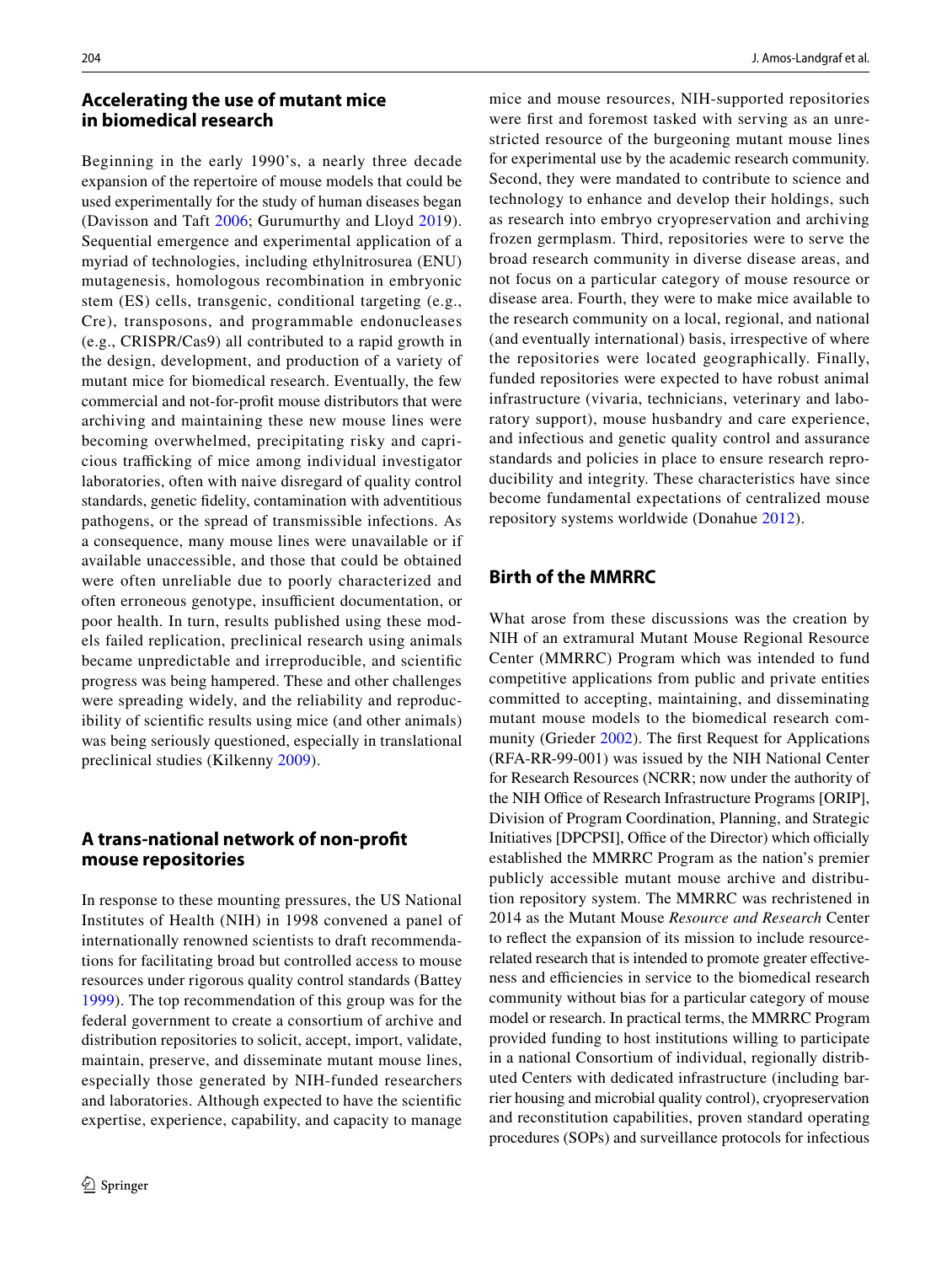pathogens and environmental contaminants, and sufficient professional, scientifc, and technical expertise in quality control and other activities to maintain the genetic integrity of mice and germplasm at frst, then later murine embryonic stem (ES) and hybridoma cell lines.

The frst NIH awards establishing archive and distribution Centers were made in 1999, two to academic institutions (UC Davis and UNC-Chapel Hill) and two to commercial/ academic partnerships (Harlan/University of Missouri-Columbia and Taconic/SUNY-Albany) which together with a separately funded Informatics, Coordination and Service Center (ICSC) collectively became known as the MMRRC Consortium. At the frst competitive renewal in 2005, the two commercial partners had left the MMRRC Consortium while funding was awarded to the University of Missouri-Columbia to operate alone as the third Center. In response to the growth and success of the three academic-based Centers during the frst 10 years of funding, at the 2nd competitive renewal in 2010 The Jackson Laboratory was added as the fourth Center. All four Centers then successfully renewed in 2015 and again in 2020. Today, each Center exists in a research-intensive environment that synergizes with inhouse genetic and programmatic resources and expertise that reinforces the MMRRC Program mission (Table [1\)](#page-4-0) and engages in close coordination and working relationship between Centers.

The original mandate of the Centers participating in the MMRRC Consortium was to accept, maintain, and distribute mutant mice to the scientifc community. This approach would ensure the viability, genetic identity and background, pathogen-free status, and long-term availability of valuable mutant mouse models for research. The four Centers operate under a common umbrella of SOPs that defne best practices

<span id="page-4-0"></span>**Table 1** Location and web addresses of (current) Centers in the MMRRC Consortium

| Host Institution (year established)                 | Web Address        |
|-----------------------------------------------------|--------------------|
| University of Missouri, Columbia (1999*)            | mmrrc.missouri.edu |
| University of California, Davis (1999)              | mmrrc.ucdavis.edu  |
| The Jackson Laboratory (2010)                       | jax.org/mmrrc      |
| University of North Carolina, Chapel Hill<br>(1999) | med.unc.edu/mmrrc  |

\*Initially in partnership with Harlan, then established independently 2005

# <span id="page-4-1"></span>**Table 2** MMRRC consortium

for the operation of a twenty-frst century mouse archive and distribution repository system (Table [2\)](#page-4-1).

Centers harmonized internal SOPs within the MMRRC Consortium while maximizing individual efficiencies. The Centers began serving as *centers of excellence* in mouse biology and phenotyping, thereby facilitating and extending the validity, reproducibility, and scientifc value of these models. In some cases they have also earned "approved vendor" status from institutions of requesting investigators, facilitating direct import of mice into research colonies which bypasses costly delays associated with importation quarantines and rederivation.

#### **Opening its doors for business**

When launched, Centers within the MMRRC Consortium began accepting applications from investigators to submit their mutant mouse lines for archiving and distribution. It was at this time that the variety and types of mouse lines… from those derived from ethylnitrosurea (ENU) injection into male mice, random gene and promoter trap experiments in murine ES cells, mice expressing specifc recombination enzymes (CRE, FLP), to a host of new transgenic and knockout mice. Within a year, the MMRRC Program was adapting to this changing environment and broadening opportunities for acceptance of a wider variety of mouse lines by establishing three types of submissions (Table [3](#page-4-2)). Most submissions were categorized as Type 1 in which a mutant mouse line was developed and characterized by the donating investigator. Type 1 submission applications are reviewed monthly by video teleconference of a Coordinating Committee made up of the principal investigators of the Centers and ICSC and NIH program officials. These reviews are intended to determine whether an application for a Type 1 submission fulflls the following six criteria:

<span id="page-4-2"></span>**Table 3** Types of mouse submissions to the MMRRC Program

| MMRRC donation type Description |                                                                            |
|---------------------------------|----------------------------------------------------------------------------|
| Type 1                          | Individual donating investigators                                          |
| Type 2<br>Type 3                | NIH Program Officer-sanctioned mice/lines<br>Contract to individual center |

# All MMRRCs observe best practices in the following activities:<br>best practices

 Importation, rederivation, maintenance (e.g., husbandry, care, and welfare), and distribution Cryopreservation and recovery, pathogen surveillance and health monitoring, mouse genetics Information technology, database management, and website and online services Communications, outreach, and education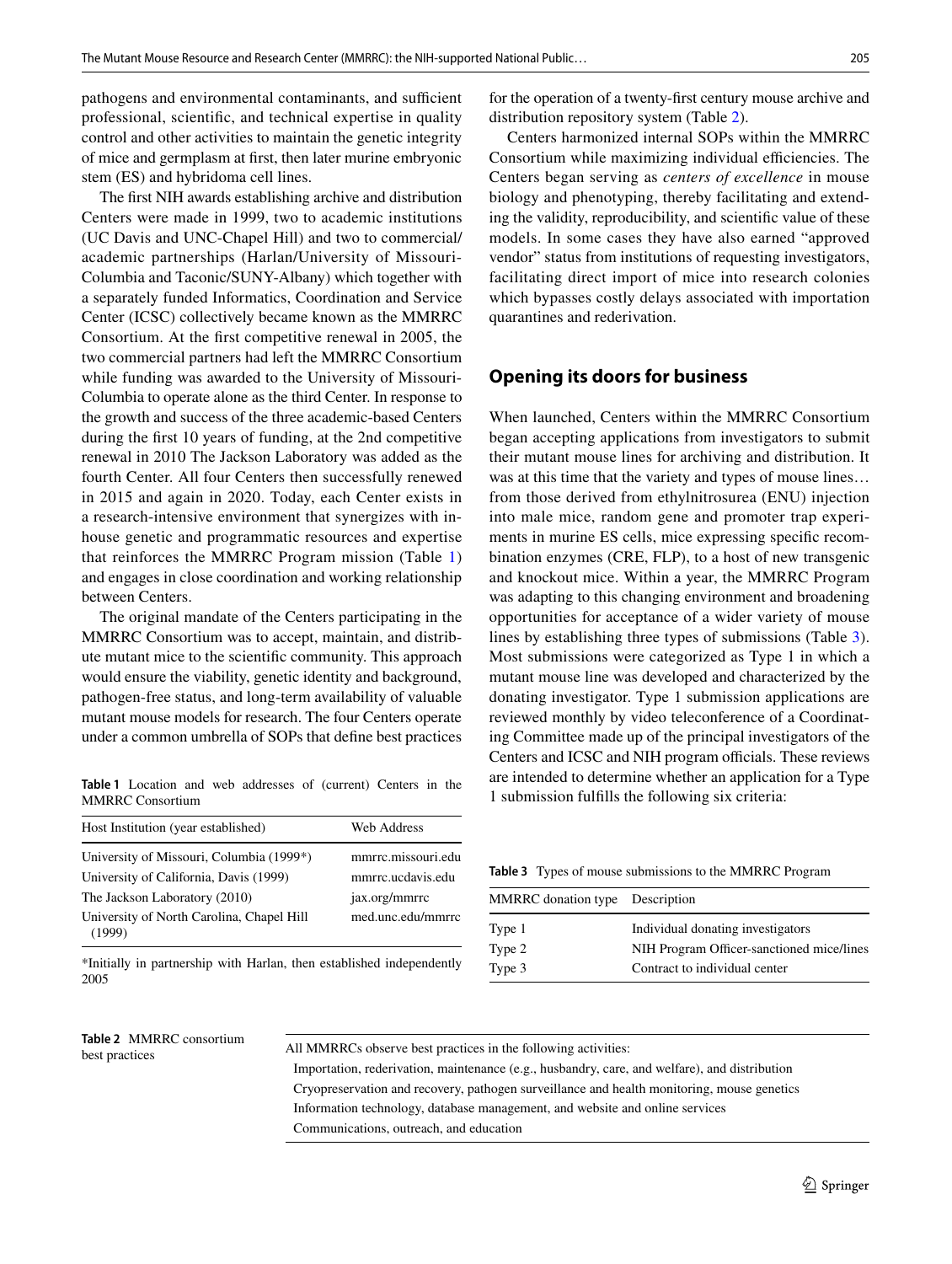- Created and analyzed using sound scientific methods;
- Distinguishable genotypically and/or phenotypically from other publicly available lines;
- Exhibits scientifcally rigorous and experimentally reproducible fndings;
- Exists at no other public distribution repository;
- Available for distribution without restriction to academic researchers, and
- Controls are readily available or can be provided by the submitting investigator.

Although not required, a scientifc publication or readily accessible phenotype data (e.g., via a web-based resource) describing the creation and study of the submitted mouse line adds considerable scientifc data and documented evidence to facilitate review. Generally, a mouse line must meet all criteria to be accepted into the MMRRC. Upon review, MMRRC ICSC staff will work with the submitting investigator to obtain additional details or provide other options for depositing into the MMRRC (e.g., Type 3 donation) if their mouse line fails to meet acceptance criteria. The only cost to the submitting investigator is that incurred by shipping mice to the assigned Center. Other than that, all importation, rederivation, quality control testing, maintenance, and archiving costs are borne by NIH funds awarded to the host institution to support the Center. For example, once imported into the Center's repository, tissue samples are taken for DNA extraction to confrm genotype of the mutant allele and genetic background, fecal pellets are harvested (or collected earlier by the submitting investigator before shipping mice) for microbiome analysis, mice are bred (if necessary) to generate live colonies, and sperm and/ or embryos are cryoarchived. Mice are listed as available for distribution by browsing or searching the online catalog once fully curated and after confrmation of gene-specifc genotype and genetic background, establishment of a cryopreserved archive and verifcation of viable cryorecovery, determination of pathogen-free status, and exclusion of unintended or contaminating DNA elements (e.g., Cre). Proceeds derived from modest fees charged to requesting investigators to obtain and ship mouse lines to requesting investigators provides program income to support distribution costs (e.g., cryorecovery supplies, technical effort, genotyping, holding costs, etc.) incurred by the Center.

Type 2 and Type 3 submissions undergo a similar level of rigorous assessment and review yet because of their origin or other special characteristics do not go through the same formal application process as Type 1 submissions. For example, the MMRRC Program provides a very limited number of Type 2 submission "slots" that are pre-selected by NIH categorical institutes for fast-track acceptance of mice from their funded scientists into the MMRRC. Type 3 <span id="page-5-0"></span>**Table 4** Mutant mouse lines accepted into the MMRRC Program

| Deposition type                                              | Cumulative<br>$(2000 -$<br>2020 |
|--------------------------------------------------------------|---------------------------------|
| Type 1: Investigator initiated, MMRRC Program sup-<br>ported | 1872                            |
| Type 2: NIH initiated, MMRRC Program supported               | 234                             |
| Type 3: Investigator initiated and supported                 | 57,796                          |
| Totals                                                       | 59.902                          |



<span id="page-5-1"></span>**Fig. 1** The cumulative annual increase in MMRRC Program holdings of unique mutant alleles and hybridoma cell lines beginning in 2002 to March 1, 2021. The change each year refects the sum of all submissions (Type 1, Type 2, and Type 3) accepted and imported into the MMRRC repositories during that year

submissions are primarily secured as large, thematic collections that were produced by large consortiums, commercial organizations, and/or private research entities. Some of these collections are submitted and made available for distribution as gene-targeted ES cells, several of which have been converted into mice and are available as frozen germplasm. As a result, over time the number of Type 3 mouse lines has signifcantly exceeded the number of either Type 1 or Type 2 mouse lines deposited into the MMRRC (Table [4\)](#page-5-0)**.**

#### **Donation of mouse lines to the MMRRC**

The growth in number of holdings in the MMRRC Program has increased over the last 20 years to a total of 60,751 unique mutant alleles (Fig. [1](#page-5-1)), making it one of the largest public repositories of mutant mouse lines in the world today. These lines are available in one of more forms as live mice, frozen germplasm, and/or pluripotent ES cell lines or hybridomas (Fig. [2\)](#page-6-0). These models are useful for research in many disease categories including oncology, cardiology, immunology, and neurology, developmental biology, and to study specifc syndromes and diseases. Investigators interested in submitting their mouse line to the MMRRC Program can submit information online through the MMRRC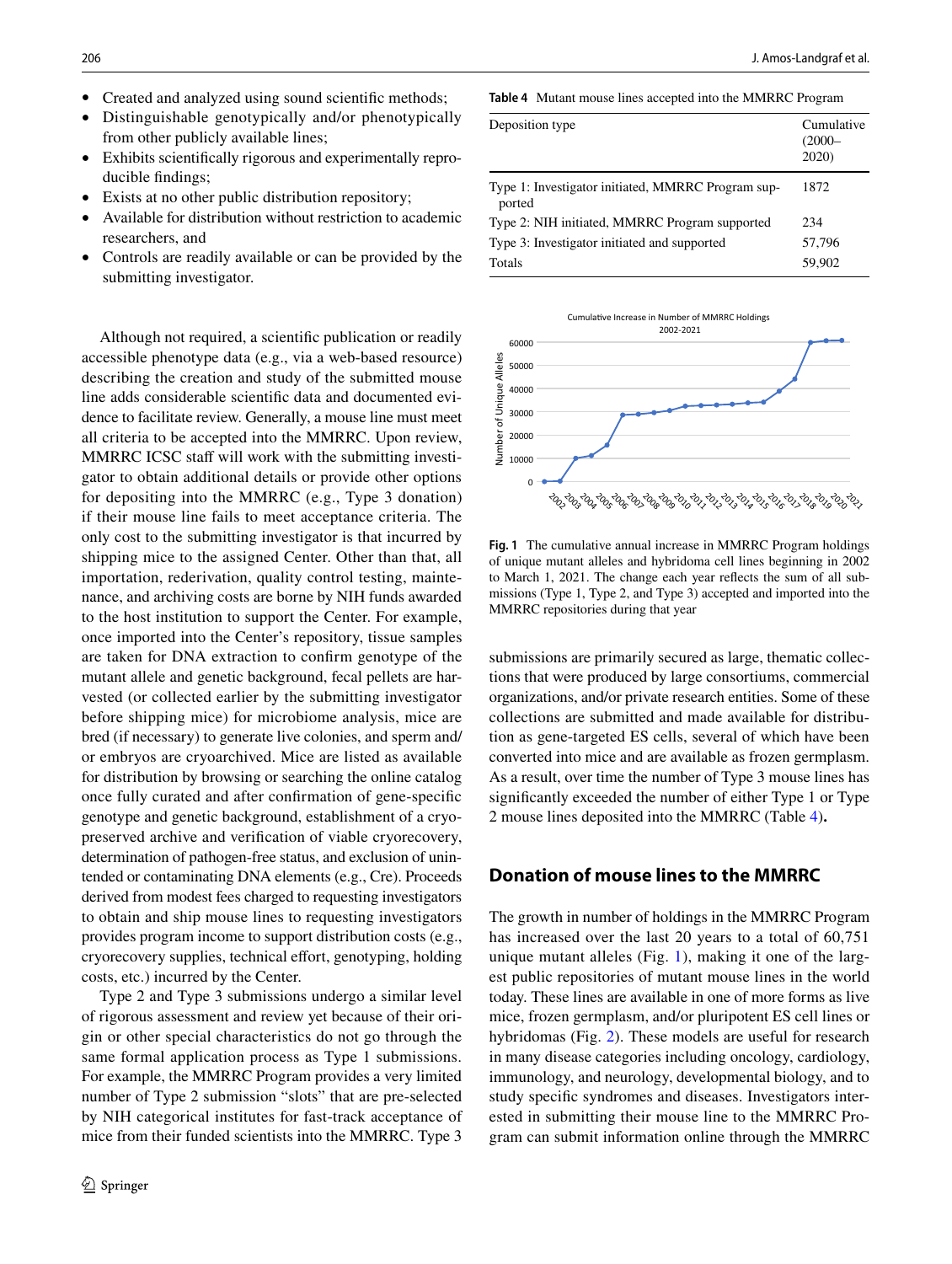

<span id="page-6-0"></span>**Fig. 2** The proportional distribution of various formats (live, cryopreserved germplasm, cell lines) for all MMRRC holdings as of 2021. The number of mouse lines maintained as live breeding colonies is small relative to the germplasm and cell archives and refects those lines undergoing active importation and awaiting cryopreservation and/or being actively distributed in response to orders for live mice; (1) a mutant allele maintained as a frozen embryo and/or sperm; (2) embryonic stem cells or hybridoma cell lines

website [\(https://www.mmrrc.org/submission/strain\\_submi](https://www.mmrrc.org/submission/strain_submission_terms.php) ssion terms.php), contact the Strain Acquisition Coordinator at the ICSC, or contact the Import Coordinator at any of the Centers for more information, assistance, and instructions.

## **Distribution of mouse lines from the MMRRC**

The number of researchers using the MMRRC Program and the number of orders for mutant mouse lines have steadily increased since the MMRRC Consortium started operations. For example, the number of unique users has averaged over 1276 per year over each of the last 5 years to a total of 16,303 by the end of 2020 (Fig. [3](#page-6-1)). Despite the recent and temporary drop in orders resulting from the impact of the global SARS-CoV-2 pandemic on research activity and onsite laboratory work during most of 2020, this number of users has translated into a substantial number of orders received and fulflled overtime by the MMRRC since opening its doors (Table [5](#page-6-2)). Many researchers are returning customers who request not only additional mouse lines but also special services from a Center through their host institution. In addition, with the implementation of a system of unique Research Resource Identifers (RRID; [https://scicrunch.org/](https://scicrunch.org/resources) [resources](https://scicrunch.org/resources)) (Bandrowski and Martone [2016](#page-10-5)) to search relevant databases (e.g., PubMed), at least 1924 research articles have been published to date using mouse lines obtained from the MMRRC Program (Fig. [4\)](#page-6-3). This number of publications is surely an underrepresentation, as past publications often



<span id="page-6-1"></span>**Fig. 3** The number of unique researchers annually who ordered from the MMRRC repositories each year between 2015 and 2020. The sudden dropoff of orders during 2020 has been attributed to the effects of the temporary shutdown of non-essential research activity and shuttered research laboratories during the SARS-CoV-2 pandemic



<span id="page-6-3"></span>**Fig. 4** Annual number of peer-reviewed publications that cite or acknowledge ordering mice, germplasm, or cell lines from the MMRRC repositories between 2008 and 2020. As of March 1, 2021, a total of 1,924 publications have cited or acknowledge the use of the MMRRC. Unfortunately, because not all reseachers who publish remember to cite usage of the MMRRC, these numbers underrepresent the actual number of publications reporting on the use of mice, germplasm, or cell lines obtained from the MMRRC repositories

<span id="page-6-2"></span>

| <b>Table 5</b> Orders for mutant<br>mouse lines from the MMRRC<br>Program | Metric                                                                         | Cumulative<br>2000-2020 |
|---------------------------------------------------------------------------|--------------------------------------------------------------------------------|-------------------------|
|                                                                           | Orders <sup>1</sup><br>Investigators <sup>2</sup><br>Institutions <sup>2</sup> | 13,184<br>9591<br>6626  |
|                                                                           | <sup>1</sup> Can include multiple mouse<br>lines mice<br>$2$ Unique            |                         |

neglect to cite the MMRRC. New articles are discovered daily, refecting the ongoing importance of the MMRRC Program as a vital public resource for research using mutant mice.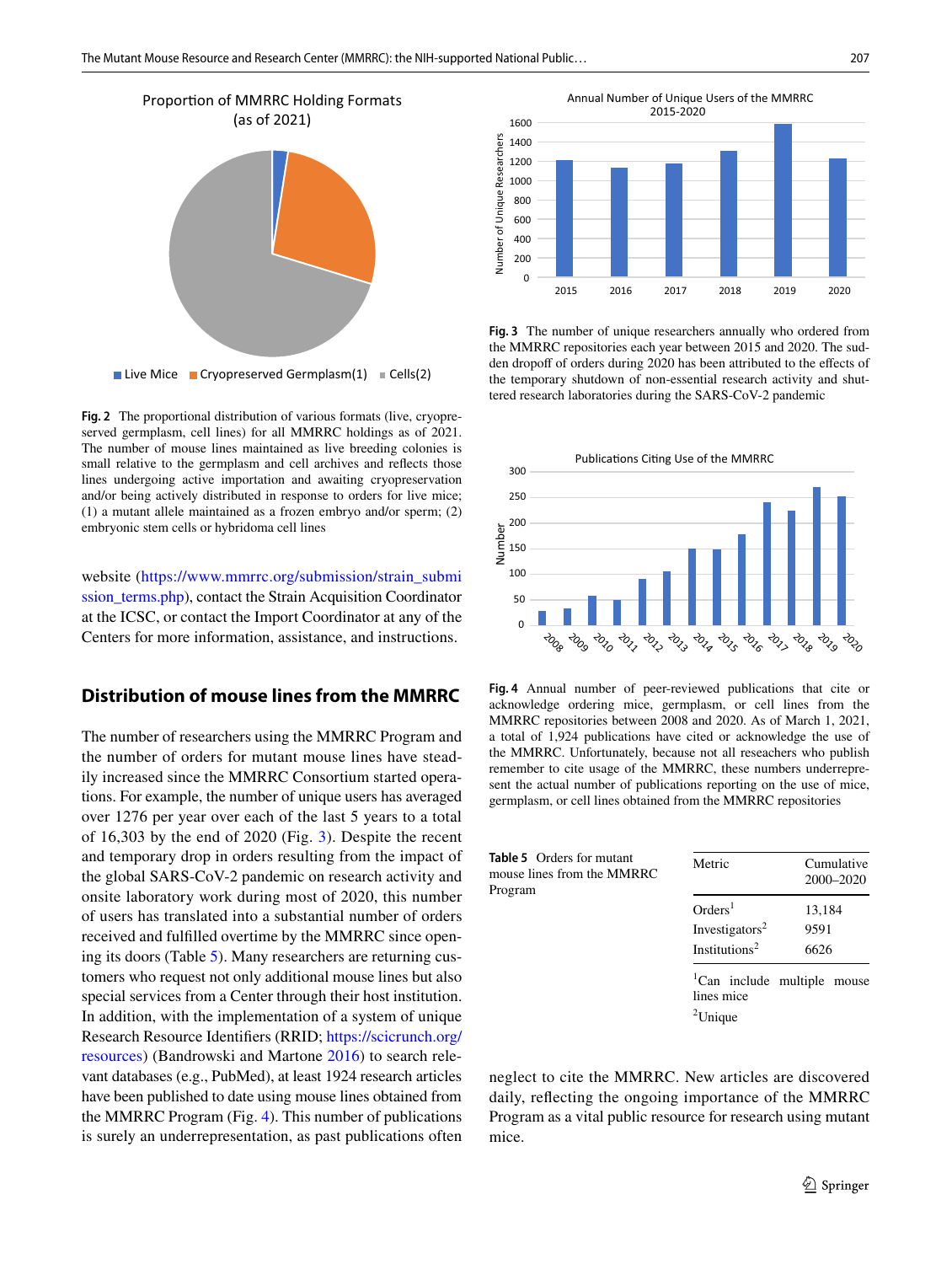#### **Enhancing capacity to improve resource quality**

As experts in mouse biology and related research, each Center also provides a number of ancillary services and procedures that can be accessed by users of the MMRRC. These services include colony management and breeding, assisted reproductive technologies, ES cell and microinjection, transgenic and other production (CRISPR/Cas9) approaches, genotyping and genetic analysis, in vivo and ex vivo phenotyping, clinical diagnostics, and anatomic pathology. Individuals, institutions or consortia may arrange for the acquisition, importation, cryopreservation and distribution of individual mouse lines or collections on a fee-for-service basis from a Center. A table of available services and contact information at each Center can be found at<https://www.mmrrc.org/about/members.php>

## **Conducting resource‑related scientifc research**

A critical component of the MMRRC Program is innovative research that enhances resource operations and services, such as developing optimal and more efficient means of cryopreservation, re-animation, genotyping, infectious disease control, and microbiome analysis. These efforts have included improvements in cryopreservation and recovery of C57BL/6J and C57BL/6N sperm and embryos (Li [2014](#page-11-1); Mochida [2012](#page-11-2)), refnement of in vitro fertilization (IVF) and intracytoplasmic sperm injection (ICSI) procedures (Li [2015](#page-11-3),[2003\)](#page-11-4), enhanced isolation, purifcation, and gene targeting in murine ES cells (Pettit [2009](#page-11-5)), development of highdensity SNP genotyping panels (Mouse Universal Genotyping Arrays [MUGA]) to defne genetic background and for speed congenics (Sigmon [2020](#page-11-6)), improved pathogen detection assays (Ericsson [2017](#page-10-6)), genome editing technologies (CRISPR/Cas9) (Modzelewski [2018\)](#page-11-7) and the establishment of strategies by which to provide requesting investigators with mice on select complex microbiota (Hart [2018](#page-11-8); Ericsson et al. [2017](#page-10-7)). In this way, the MMRRC Program is constantly adapting to the rapidly changing needs of the scientifc community by mitigating negative impacts of growing mouse populations on the nation's infrastructure. Further, electronic networking and innovative data management that enables integration of data and information from multiple sites, automated tools, curation, attention to cybersecurity, and quality control have been incorporated by the ICSC into the MMRRC Consortium. Centers provide training and professional expertise to maximize their impact and access by the scientifc community.

## **Coordination between centers in the MMRRC consortium**

Centers and ICSC PIs in addition to meeting monthly convene with NIH program staff annually in person to discuss complex programmatic and strategic planning, allowing time to critically and objectively review and assess consortium-wide operational and performance metrics, discuss research goals and accomplishments, and develop strategies to address the evolving needs of the biomedical research community. Biennially these meetings are in association with the NIH-ORIP Resource Directors' Meeting in Bethesda, Maryland. On alternate years, individual Centers host MMRRC Consortium meetings at their host institutions. An External Advisory Committee of five technical specialists and research scientists attend and provide critical review and valuable feedback on MMRRC Program performance and planning to which the MMRRC Consortium responds with action items and point-bypoint reports. These individuals also serve to represent the scientifc community and advise Center leadership on ways to enhance and improve the provision and delivery of services to its users. In addition, the MMRRC Consortium has established a number of internal working groups which facilitate collective discussions to address issues, challenges, and opportunities in management, administration, technology, intellectual property, research, and other areas that help the MMRRC Program continue to evolve and develop to efectively meet the needs of the research community.

## **An emphasis on serving scientifc needs**

A primary goal of the MMRRC Program is to present a single, unifed, online presence to best serve its customers. The ICSC coordinates customer service by maintaining a public web site [\(www.mmrrc.org](http://www.mmrrc.org)) with access to a searchable repository catalog, an ordering and submission system, and centralized customer service support. Customer service staff at the ICSC are knowledgeable on all aspects of MMRRC Program services. Customers can communicate with customer service staff through dedicated MMRRC telephone numbers (800-910-2291 [North America], 530- 757-5710 [international]), email addresses ([service@mmrrc.](service@mmrrc.org) [org,](service@mmrrc.org) <support@mmrrc.org>), and a service request tracking system. Standard customer operating procedures, including templates and institutional tracking of intellectual property issues, support both donors and purchasers and their affiliated research institutes as well as facilitate seamless coordination between all Centers in the MMRRC Consortium.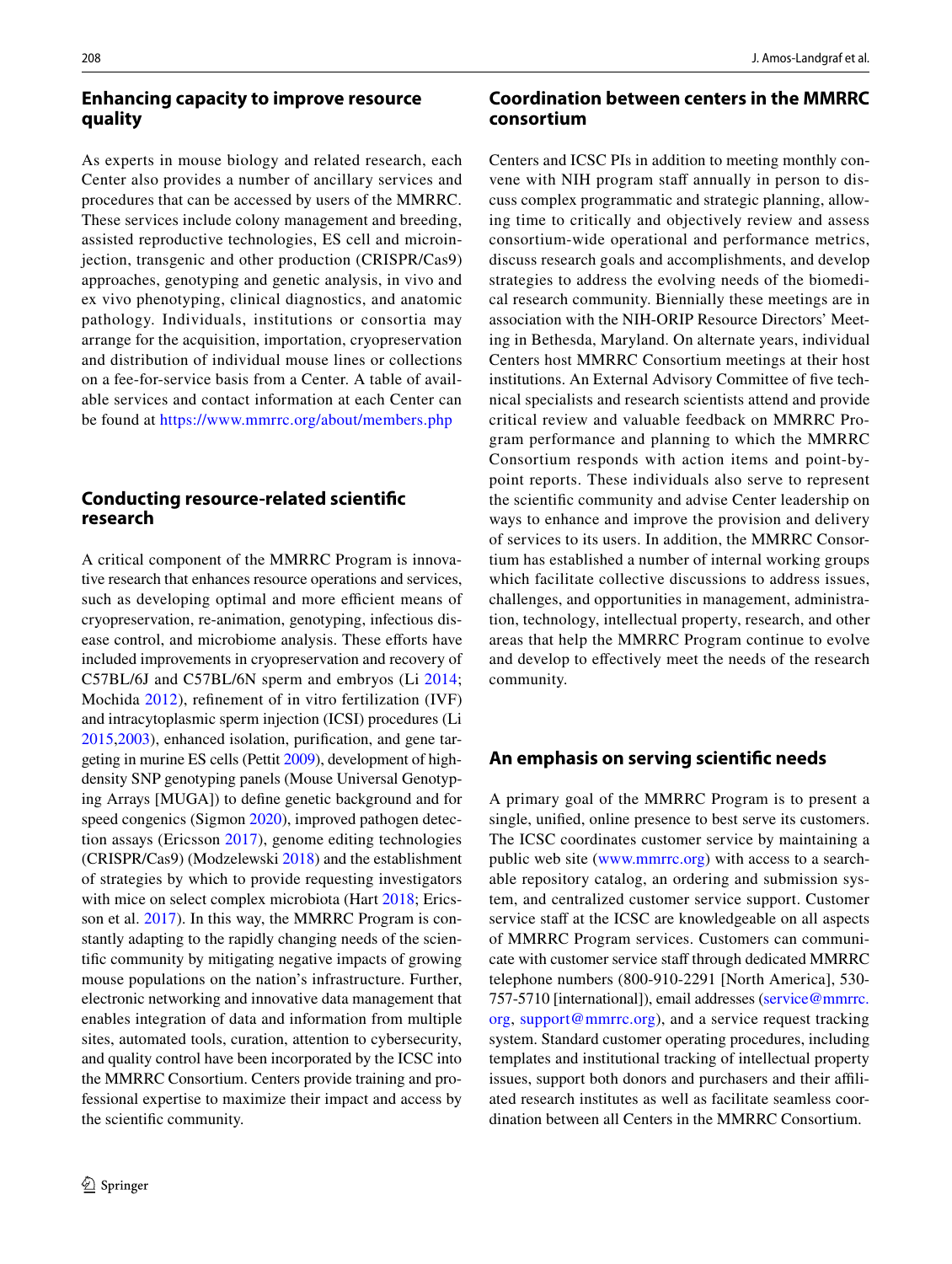#### **Unifed community outreach and education**

The MMRRC promotes a unified identity to increase awareness of mouse resources within the research community. The MMRRC brand is used across all outreach materials, such as the MMRRC booth which ICSC staf take to scientifc meetings, print and online advertisement, and pamphlets, buttons, and other collateral distributed at meetings and within outgoing shipments. The MMRRC Program is continuously developing new promotional methods to build awareness of its repository holdings and value-added services. Although together the Centers house a large number of mouse lines with a variety of phenotypes, usage depends completely on customer awareness. The ICSC profles researchers based on their publications and correlates research interests with repository holdings. This information is then distributed through highly customized emails to inform researchers of specifc and potentially useful mice and services for their research. The same system is used to solicit the submission of newly published mouse models. The immediate success of this system has been demonstrated by an increase in number of strain submissions, flow of traffic to the MMRRC web site, and volume of catalog searches. Comprehensive tools for assessing the impact of email campaigns are utilized to enhance their efficacy and to facilitate customer service support. Interested investigators can follow the MMRRC Program *@mmrrc*.

#### **Enagagment and interaction with complementary organizations**

The MMRRC Program actively pursues opportunities to engage and interact with similar and complementary resources and entities. For example, the ICSC offers openly available, automatic updates of the mouse holdings at each Center. Popular subscribers include PubMed [\(https://pubmed.ncbi.nlm.nih.gov/](https://pubmed.ncbi.nlm.nih.gov/)), the Online Mendelian Inheritance of Man (OMIM, [www.omim.org\)](http://www.omim.org), the International Mouse Strain Resource (IMSR, [http://www.fndm](http://www.findmice.org/) [ice.org/\)](http://www.findmice.org/), the Mouse Genome Informatics (MGI, [http://](http://www.informatics.jax.org/) [www.informatics.jax.org/\)](http://www.informatics.jax.org/), and the International Mouse Phenotyping Consortium (IMPC, [https://www.mouse](https://www.mousephenotype.org/) [phenotype.org/](https://www.mousephenotype.org/)). Together with the MMRRC these organizations represent a large share of commonly used entry points for identifcation of mouse models. For example, all Centers participate in the archiving and distribution of knockout mouse models generated by the NIH Knockout Mouse Production and Phenotyping (KOMP2) Project (<https://commonfund.nih.gov/komp2>) (Bradley [2012](#page-10-8); Birling [2021](#page-10-9)). In coordination with its global partners, KOMP2 is working to produce and phenotype mouse lines of male and female mice expressing null alleles for every human orthologous gene in the mouse genome. The MMRRC Program is now the primary archive and distribution repository for all KOMP2 products, including mice, germplasm, ES cells, targeting vectors, and tissue samples. Investigators seek out these popular knockout mouse lines available at a nominal cost, which is much simpler and faster than making them again in their own laboratories.

In addition, the MMRRC Program actively integrates with resources and providers of other animal species to promote scientifc advances benefting human health. For example, the MMRRC Program shares its mouse phenotype and genotype data with the MONARCH Initiative (McMurry [2016](#page-11-9)) to enable semantically integrated computational analysis across mouse and other research animal species that improves understanding the pathophysiology and genetics of human disease. These activities are essential to maximize the application of knowledge gained from studying mouse models to inform and improve human health.

## **Technology transfer**

The MMRRC Program has developed online Conditions of Use (COU) and Material Transfer Agreement (MTA) forms that are used for transferring mouse stocks into and out of the Centers. These documents have been developed after input from the community, with the Center's host institutional officials, and with NIH technology transfer officers. The paperless COU and Donor MTA are designed to be time-efficient and eco-friendly, paperless forms. The Donor MTA can be printed if electronic signatures are not acceptable to a donating institution. All documents must be signed by an authorized Technology Transfer representative from the requesting or donating institution, and where applicable counter-signed by a designated Center official before the submission or request is processed. The MMRRC Program facilitates distribution of mice and materials not only to academic users but also to other non-proft and commercial, for-proft entities such as the biotechnology and biopharmaceutical sectors.

#### **Rigor, reproducibility, and transparency**

Although reproducibility of experimental studies using mice has improved signifcantly from earlier (Perrin [2014](#page-11-10)), centralized mouse repository systems remain a critical and essential component to ensure the reliability of mouse models for biomedical research. The MMRRC Program is a critical component of the NIH's initiative to optimize rigor,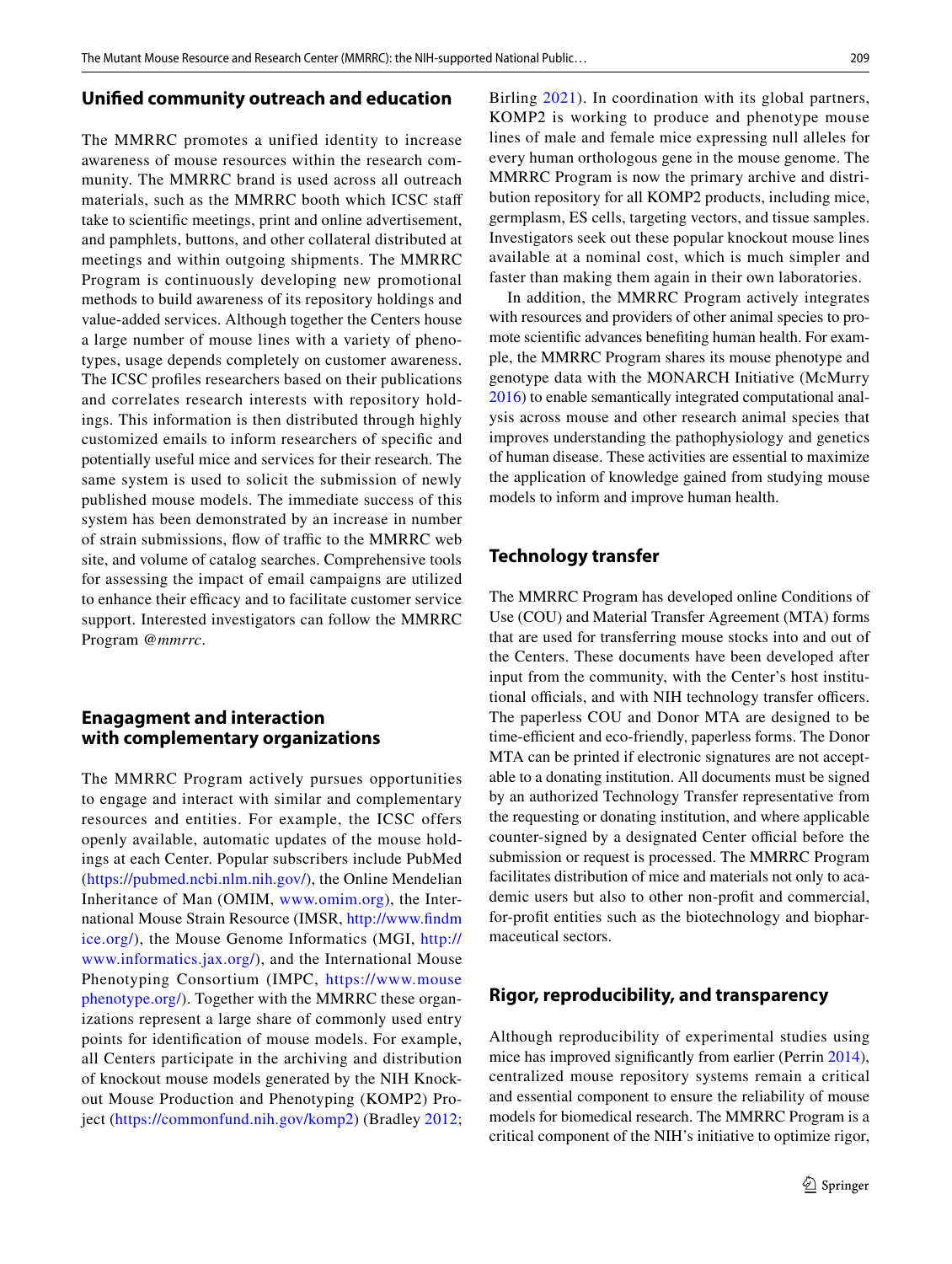reproducibility and transparency in biomedical research that uses mouse models (Lloyd [2015\)](#page-11-11). Centers in the MMRRC Consortium are committed to upholding the highest standards of experimental design and quality control to optimize the reproducibility of research studies using mutant mice. For example, understanding, documenting, and accurately reporting the genetic backgrounds of mouse models used in research is essential for recreating an experimental study and achieving reproducible results. Specifc quality control and assurance testing processes, such as full genetic annotation and documentation of each MMRRC mouse, are in place at each Center. Also, as all Centers have committed to maintaining specifc-pathogen-free vivaria and quality control measures, investigators can rely on mice obtained from the Centers to generate reproducible results. Specifcally, the Centers address the NIH's focus on rigor, reproducibility, and transparency by adhering to the following principles:

- *Scientific Premise*—the MMRRC Program provides genetically engineered mouse models for virtually every feld of biomedical research ranging from neurobiology to infectious disease. These mouse models are critical to the advancement of understanding of health and disease.
- *Rigorous Experimental Design*—the MMRRC Provides authentic and key biological resources that are easily reported and described using unique identifers (e.g., RRID numbers) to ensure full transparency so that others may obtain the same models with which to reproduce studies.
- *Consideration of Relevant Biological Variables*—models obtained from Centers in the MMRRC Consortium are genetically defned (including background strain genetics, incipient congenic strains and congenic strains) and confrmed specifc pathogen free. Moreover, individual Centers have extensive expertise in troubleshooting how other biological variables, such as husbandry factors, microbiota and sex, may modulate phenotypes. By obtaining mice from the MMRRC Program, investigators eliminate the risk of genetic drift or contamination with adventitious pathogens that potentially can arise through the use of long standing in-house colonies or obtaining mice from colleagues. In addition, the MMRRC Program supports the NC3R's ARRIVE (Animal Research: Reporting of In Vivo Experiments, [https://arriveguid](https://arriveguidelines.org/) [elines.org/](https://arriveguidelines.org/)) initiative to improve the reporting of research using animals (Kilkenny [2010\)](#page-11-12). The MMRRC Program stands behind and supports efforts with 3R development, training, and advances and adheres to standardized reporting guidelines.
- *Authentication of Mice Using the Strain Detail Sheet*. Genetic, phenotypic, husbandry, and other scientifc and research-relevant information on each mutant mouse line accepted by the MMRRC Program is documented on the

MMRRC Strain Detail Sheet (SDS). Each mouse line has a unique SDS page where information provided by the donating investigator, such as specifc information curated by the ICSC, relevant genotyping protocols and specifcs about husbandry, care, and management can be found. In addition, users can fnd information on availability and prices, including fees for shipping and handling, for available product items. The online request form can be accessed directly from a mouse line's SDS page.

• *Moving Rigor and Reproducibility Forward*. The MMRRC Program is at the forefront of developing and implementing novel broad-based strategies to optimize rigor and reproducibility of research using mouse models. Two key examples are (1) the development, refnement and application of miniMUGA for the assessment and confrmation of background strain/substrain of mutant mice and (2) investment in studies designed to understand the role of microbiota on model phenotypes and to develop tools that aid investigators in considering microbiota in model reproducibility troubleshooting and optimization. Centers in the MMRRC Consortium have adopted the highest quality control standards to ensure the fdelity and reliability of mouse models they distribute. As stated previously, all incoming lines undergo verifcation and characterization by a thorough physical exam by trained technicians conducting noting morphological observations, gene-specifc genotyping of DNA extracted from tail snips, background strain analysis using miniMUGA genome-wide genotyping, 16s gut microbiome analysis, and pathogen surveillance via microbiological culture, PCR, and examination for parasites. Breeding performance, fertility, viability, and sexual dimorphism is noted and recorded while verifying the recoverability of newly cryopreserved germplasm. If not already available, a newly deposited mouse line is assigned a unique RRID number and listed with its full descriptive characteristics, use protocols, and available formats in the online catalog, linked to scientifc references and associated databases. Upon request, a Center will attempt to recapitulate research-relevant phenotypes indicated by the submitting investigator, and importantly reveal any new or previously unknown phenotypes. When requested as live mice, strains are rederived and maintained in dedicated vivaria with strict pathogen control systems in place to prevent contamination by adventitious pathogens.

# **Disaster planning to preserve and protect from catastrophic loss**

Considering the steep investment over time, the scientifc and unique value of the resource, and operating principles that minimize duplicative efort and redundant spending to maintain mutant mouse lines for distribution at more than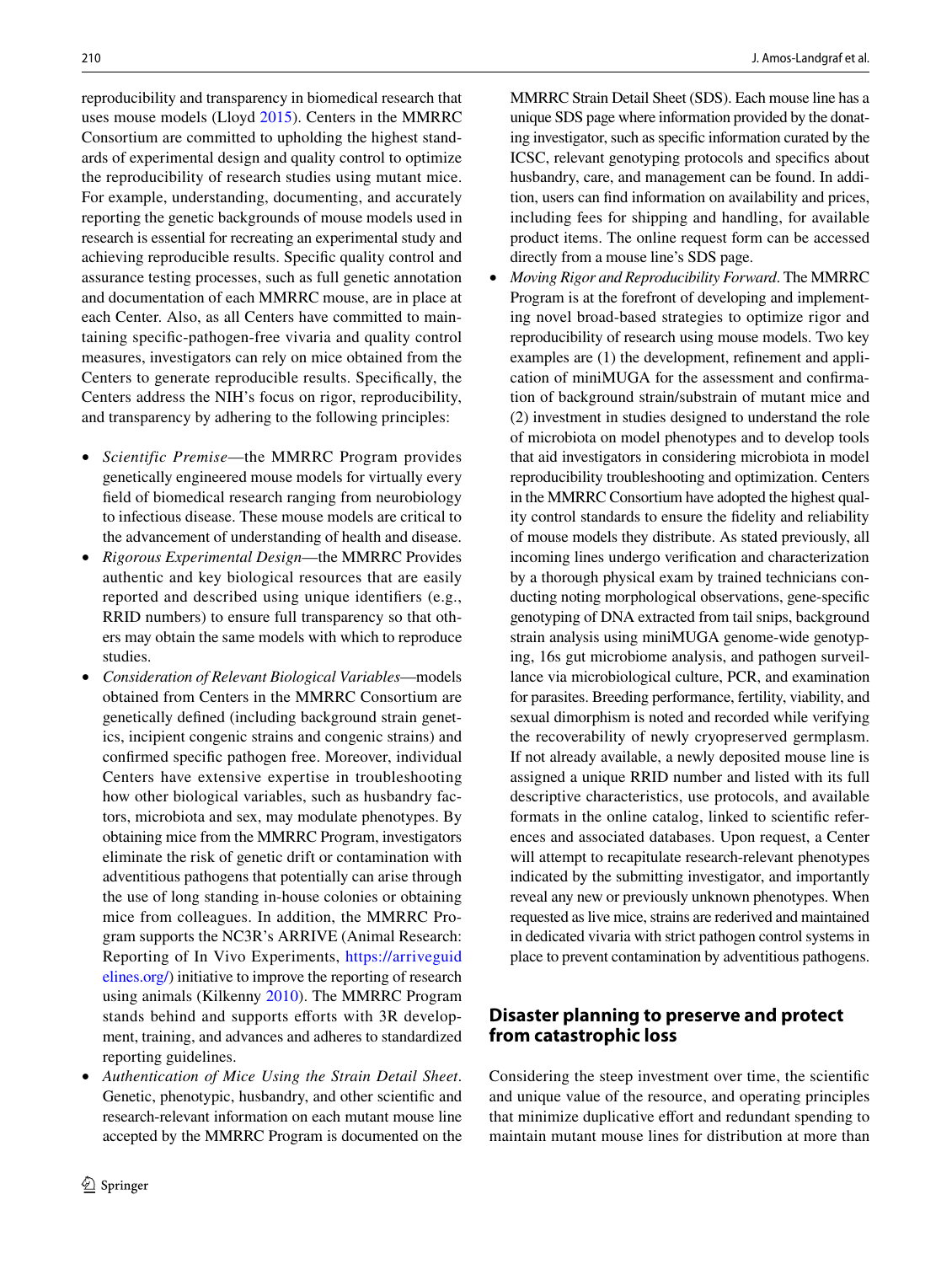one site, Centers in the MMRRC Consortium have made strategic investments to minimize losses in the event of unforeseen disasters, such as loss of power, fre, fooding, or data breach. For example, Centers split their frozen archive between diferent tanks and geographic sites, including at the National Animal Germplasm Program (NAGP) which is a part of the National Laboratory for Genetic Resources Preservation (NLGRP) located in Fort Collins, Colorado, USA (Kaplan [2016](#page-11-13)). Electrical power supplying the vivaria, storage tanks, and data servers are provided full 100% backup using dedicated electrical generators. Fire suppression systems are in place and monitored 24/7/365 by host institution security services, and systems are regularly tested to verify functionality. All data servers are monitored by online cloud services and monthly backups (e.g., tape) are made and stored at distant secure sites for complete data restoration if needed. These and other security practices ensure the preservation of the resource and shared between all Centers in the MMRRC Consortium.

#### **Resource sharing plan**

The MMRRC Program was also established as a means to implement the NIH Sharing Plans for Resources and Data. Its prime directive is to encourage submission and deposition of unique mutant mouse resources developed through NIH-sponsored research into the MMRRC Program from where they are made readily available to scientists qualifed and approved by their institutions to use mice for research purposes. The ICSC makes all mouse resources and genotype, health, husbandry information, phenotype, and other relevant data (including meta-analysis data) available on the SDS. Submitted data are confrmed with relevant data and terminology standards. All data are made publicly available after curation, assignment of an RRID number, and listing the strain in the MMRRC online catalog, usually within 30 days of receipt of information and mice from the submitting investigator. The ICSC provides investigators with standard language to include in publications that identify where mutant mice and data are available, how to access data on the MMRRC Program website ([www.mmrrc.org](http://www.mmrrc.org)), and how to acknowledge the MMRRC Program and NIH funding source.

#### **The future of the MMRRC program**

The MMRRC Program will continue its active leadership and engagement as the leading public national mouse repository system in the USA. This includes continuing emphasis on providing research scientists with the most appropriate, valid, and reliable mutant mouse models and services using next-generation technologies (e.g., CRISPR) for well-justifed, scientifcally sound, and reproducible research.

**Acknowledgements** The authors would like to thank all of the staf, scientists, students, and technicians at their respective Centers for their outstanding eforts that contribute to ensuring the continuing success of the MMRRC Program. The authors also acknowledge funding from the National Institutes of Health, Division of Program Coordination, Planning, and Strategic Initiatives, Office of Research Infrastructure Programs, Division of Comparative Medicine to CF (U42OD010918), VG and TM (U42OD010924), KG and KL (U42OD012210), IK (U42OD010983), and CL and LR (U42OD010921).

#### **Declarations**

**Conflict of interest** On behalf of all authors, the corresponding author states that there is no confict of interest.

**Open Access** This article is licensed under a Creative Commons Attribution 4.0 International License, which permits use, sharing, adaptation, distribution and reproduction in any medium or format, as long as you give appropriate credit to the original author(s) and the source, provide a link to the Creative Commons licence, and indicate if changes were made. The images or other third party material in this article are included in the article's Creative Commons licence, unless indicated otherwise in a credit line to the material. If material is not included in the article's Creative Commons licence and your intended use is not permitted by statutory regulation or exceeds the permitted use, you will need to obtain permission directly from the copyright holder. To view a copy of this licence, visit<http://creativecommons.org/licenses/by/4.0/>.

#### **References**

- <span id="page-10-5"></span>Bandrowski AE, Martone ME (2016) RRIDs: a simple step toward improving reproducibility through rigor and transparency of experimental methods. Neuron 90:434–436
- <span id="page-10-2"></span>Battey J et al (1999) An action plan for mouse genomics. Nat Genet 21:73–75
- <span id="page-10-9"></span>Birling M-C et al (2021) A resource of targeted mutant mouse lines for 5061 genes. Nat Genet 53:416–419
- <span id="page-10-8"></span>Bradley A et al (2012) The mammalian gene function resource: the international knockout mouse consortium. Mamm Genome 23:580–586
- <span id="page-10-0"></span>Davisson MT, Taft RA (2006) Strategies for managing an ever increasing mutant mouse repository. Brain Res 1091:255–257
- <span id="page-10-3"></span>Donahue LR et al (2012) Centralized mouse repositories. Mamm Genome 23:559–571
- <span id="page-10-6"></span>Ericsson AC et al (2017) Modeling a superorganism: considerations regarding the use of "dirty" mice in biomedical research. Yale J Biol Med 90:361–371
- <span id="page-10-7"></span>Ericsson AC, Hart ML, Kwan J, Lanoue L, Bower LR, Araiza R, Lloyd KCK, Franklin CL (2021) Supplier-origin mouse microbiomes signifcantly infuence locomotor and anxiety-related behavior, body morphology, and metabolism. Nat Commun Biol. [https://](https://doi.org/10.1038/s42003-021-02249-0) [doi.org/10.1038/s42003-021-02249-0](https://doi.org/10.1038/s42003-021-02249-0)
- <span id="page-10-4"></span>Grieder FB (2002) Mutant Mouse Regional Resource Center Program: a resource for distribution of mouse models for biomedical research. Comp Med 52:203
- <span id="page-10-1"></span>Gurumurthy CB, Lloyd KCK (2019) Generating mouse models for biomedical research: technological advances. Dis Model Mech 12(1):029462.<https://doi.org/10.1242/dmm.029462>